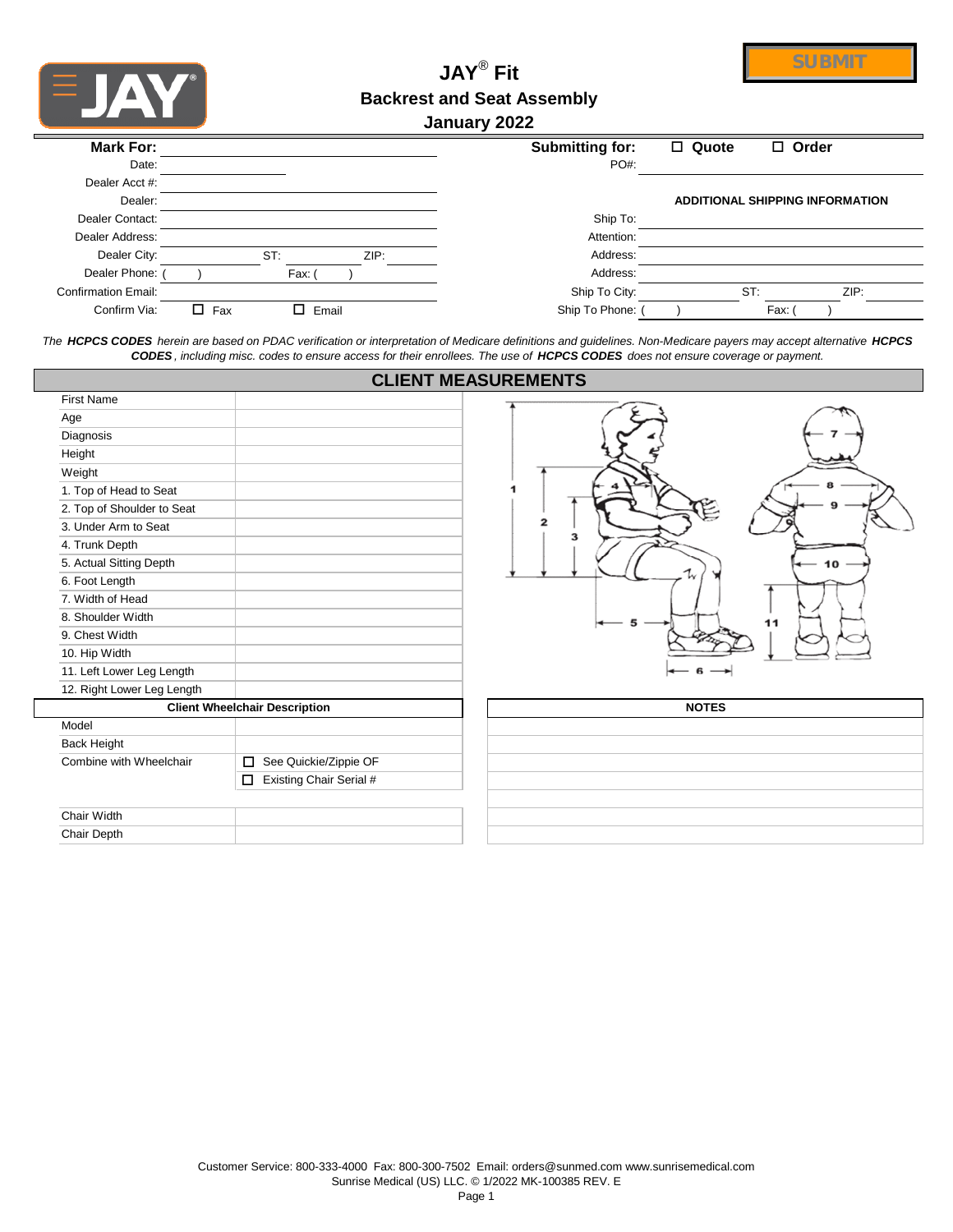|                                                           |                                                                                                                                                               |                                                                                                                |        | <b>JAY Fit Back</b>                                                                    |                                                                                                     |                                                              |        |                                                             |   |                  |          |
|-----------------------------------------------------------|---------------------------------------------------------------------------------------------------------------------------------------------------------------|----------------------------------------------------------------------------------------------------------------|--------|----------------------------------------------------------------------------------------|-----------------------------------------------------------------------------------------------------|--------------------------------------------------------------|--------|-------------------------------------------------------------|---|------------------|----------|
| □                                                         | <b>JFITBXXYY</b>                                                                                                                                              | E2617 JAY Fit Backrest All Sizes                                                                               |        | \$745.00                                                                               |                                                                                                     | <b>EACH BACK SHIPS WITH THE FOLLOWING:</b>                   |        |                                                             |   |                  |          |
|                                                           |                                                                                                                                                               | NOTE: Select appropriate assembly number below.                                                                |        |                                                                                        |                                                                                                     |                                                              |        |                                                             |   |                  |          |
|                                                           |                                                                                                                                                               |                                                                                                                |        |                                                                                        |                                                                                                     | Choice of mounting hardware - TH Hardware Included with Back |        |                                                             |   |                  |          |
|                                                           |                                                                                                                                                               | 250 Ibs Weight Capacity                                                                                        |        |                                                                                        | Choice of backrest cover - 3DX with Black Stretch Standard<br>Colored backrest shell of your choice |                                                              |        |                                                             |   |                  |          |
|                                                           |                                                                                                                                                               |                                                                                                                |        |                                                                                        |                                                                                                     |                                                              |        |                                                             |   |                  |          |
|                                                           |                                                                                                                                                               |                                                                                                                |        |                                                                                        |                                                                                                     | 1 Small and 1 Large Lumbar Support                           |        |                                                             |   |                  |          |
|                                                           |                                                                                                                                                               |                                                                                                                |        | $1 - 1/4"$                                                                             |                                                                                                     |                                                              |        |                                                             |   |                  |          |
|                                                           |                                                                                                                                                               |                                                                                                                |        |                                                                                        |                                                                                                     |                                                              |        |                                                             |   |                  |          |
|                                                           |                                                                                                                                                               |                                                                                                                |        |                                                                                        |                                                                                                     |                                                              |        |                                                             |   |                  |          |
|                                                           |                                                                                                                                                               |                                                                                                                |        |                                                                                        |                                                                                                     |                                                              |        |                                                             |   |                  |          |
|                                                           | <b>BACKREST WIDTH</b>                                                                                                                                         | 10"                                                                                                            |        | 12"                                                                                    |                                                                                                     | 14"                                                          |        | 16"                                                         |   | 18"              |          |
|                                                           | FITS BACK CANE WIDTHS                                                                                                                                         | $10" - 12"$                                                                                                    |        | $12" - 14"$                                                                            |                                                                                                     | $14" - 16"$                                                  |        | $16" - 18"$                                                 |   | $18" - 20$       |          |
|                                                           | ACTUAL SHELL WIDTH                                                                                                                                            | 9"                                                                                                             |        | 11"                                                                                    |                                                                                                     | 13"                                                          |        | 15"                                                         |   | 17"              |          |
|                                                           | <b>DEPTH OF CONTOUR</b>                                                                                                                                       | $1 - 1/4"$                                                                                                     |        | $1 - 1/4"$                                                                             |                                                                                                     | $1 - 1/4"$                                                   |        | $1 - 1/4"$                                                  |   | $1 - 1/4"$       |          |
|                                                           |                                                                                                                                                               |                                                                                                                |        |                                                                                        |                                                                                                     |                                                              |        |                                                             |   |                  |          |
|                                                           |                                                                                                                                                               |                                                                                                                |        |                                                                                        |                                                                                                     | <b>Backrest Width</b>                                        |        |                                                             |   |                  |          |
|                                                           |                                                                                                                                                               | 10                                                                                                             |        | 12                                                                                     |                                                                                                     | 14                                                           |        | 16                                                          |   | 18               |          |
|                                                           |                                                                                                                                                               |                                                                                                                |        |                                                                                        |                                                                                                     |                                                              |        |                                                             |   |                  |          |
|                                                           | 10"                                                                                                                                                           | JFITB1010<br>□                                                                                                 |        |                                                                                        |                                                                                                     |                                                              |        |                                                             |   |                  |          |
|                                                           |                                                                                                                                                               |                                                                                                                |        |                                                                                        |                                                                                                     |                                                              |        |                                                             |   |                  |          |
|                                                           | 12"                                                                                                                                                           | <b>JFITB1012</b><br>□                                                                                          | $\Box$ | <b>JFITB1212</b>                                                                       | $\Box$                                                                                              | <b>JFITB1412</b>                                             |        |                                                             |   |                  |          |
|                                                           |                                                                                                                                                               |                                                                                                                |        |                                                                                        |                                                                                                     |                                                              |        |                                                             |   |                  |          |
|                                                           | 14"                                                                                                                                                           | <b>JFITB1014</b><br>□                                                                                          | σ      | <b>JFITB1214</b>                                                                       | □                                                                                                   | <b>JFITB1414</b>                                             | □      | <b>JFITB1614</b>                                            | □ | <b>JFITB1814</b> |          |
| Height                                                    |                                                                                                                                                               |                                                                                                                |        |                                                                                        |                                                                                                     |                                                              |        |                                                             |   |                  |          |
|                                                           | 16"                                                                                                                                                           |                                                                                                                | $\Box$ | <b>JFITB1216</b>                                                                       | □                                                                                                   | <b>JFITB1416</b>                                             | □      | <b>JFITB1616</b>                                            | □ | <b>JFITB1816</b> |          |
|                                                           |                                                                                                                                                               |                                                                                                                |        |                                                                                        |                                                                                                     |                                                              |        |                                                             |   |                  |          |
| Backrest                                                  | 18"                                                                                                                                                           |                                                                                                                | σ      | <b>JFITB1218</b>                                                                       | □                                                                                                   |                                                              | □      | <b>JFITB1618</b>                                            | □ |                  |          |
|                                                           |                                                                                                                                                               |                                                                                                                |        |                                                                                        |                                                                                                     | <b>JFITB1418</b>                                             |        |                                                             |   | <b>JFITB1818</b> |          |
|                                                           |                                                                                                                                                               |                                                                                                                |        |                                                                                        |                                                                                                     |                                                              |        |                                                             |   |                  |          |
|                                                           | 20"                                                                                                                                                           |                                                                                                                |        |                                                                                        | $\Box$                                                                                              | <b>JFITB1420</b>                                             | $\Box$ | <b>JFITB1620</b>                                            | □ | <b>JFITB1820</b> |          |
|                                                           |                                                                                                                                                               |                                                                                                                |        |                                                                                        |                                                                                                     |                                                              |        |                                                             |   |                  |          |
|                                                           | 22"                                                                                                                                                           |                                                                                                                |        |                                                                                        |                                                                                                     |                                                              | $\Box$ | <b>JFITB1622</b>                                            | σ | <b>JFITB1822</b> |          |
|                                                           |                                                                                                                                                               |                                                                                                                |        |                                                                                        |                                                                                                     |                                                              |        |                                                             |   |                  |          |
|                                                           |                                                                                                                                                               | The JAY Fit Backrest has been dynamically tested and meets all criteria for use in motor vehicles according to |        |                                                                                        |                                                                                                     |                                                              |        |                                                             |   |                  |          |
|                                                           |                                                                                                                                                               |                                                                                                                |        | Section 5.1 of ISO 16840-4 and Section 20, ANSI/RESNA WC/Volume 4.                     |                                                                                                     |                                                              |        |                                                             |   |                  |          |
|                                                           |                                                                                                                                                               |                                                                                                                |        | Please visit www.sunparts.us for spare parts information.                              |                                                                                                     |                                                              |        |                                                             |   |                  |          |
|                                                           |                                                                                                                                                               |                                                                                                                |        | <b>JAY Fit Back - Mounting Hardware</b>                                                |                                                                                                     |                                                              |        |                                                             |   |                  |          |
|                                                           | Note: J3 TH Hardware is include with the back but if Snaptite or Adj Quick Mount Hardware is selected J3 TH hardware will automatically be omitted.           |                                                                                                                |        |                                                                                        |                                                                                                     |                                                              |        |                                                             |   |                  |          |
|                                                           | J3 TH Hardware<br>Included in Back                                                                                                                            |                                                                                                                |        | NC.                                                                                    |                                                                                                     |                                                              |        |                                                             |   |                  |          |
| □                                                         | JYW-JFTBHDW-OPT02 Snaptite Hardware                                                                                                                           |                                                                                                                |        | \$58.00                                                                                | $\Box$                                                                                              | JYW-JFTBHDW-OPT03 Adjustable Quick Mount                     |        |                                                             |   |                  | \$58.00  |
|                                                           |                                                                                                                                                               | Note: Includes collars to mount to 3/4", 7/8", and 1" tubes                                                    |        |                                                                                        |                                                                                                     |                                                              |        | Note: Includes collars to mount to 3/4", 7/8", and 1" tubes |   |                  |          |
|                                                           |                                                                                                                                                               |                                                                                                                |        |                                                                                        |                                                                                                     |                                                              |        |                                                             |   |                  |          |
|                                                           |                                                                                                                                                               |                                                                                                                |        | <b>JAY Fit Back - Back Cover</b>                                                       |                                                                                                     |                                                              |        |                                                             |   |                  |          |
|                                                           | Note: 3DX with Black Stretch cover is include with the back but if Reverse Dartex is selected the 3DX with Black Stretch Cover will automatically be omitted. |                                                                                                                |        |                                                                                        |                                                                                                     |                                                              |        |                                                             |   |                  |          |
|                                                           | Included in Back                                                                                                                                              | 3DX with Black Stretch                                                                                         |        | ΝC                                                                                     |                                                                                                     |                                                              |        |                                                             |   |                  |          |
| □                                                         | JYW-JFTBCV-OPT02<br><b>Reverse Dartex</b>                                                                                                                     |                                                                                                                |        | \$58.00                                                                                |                                                                                                     |                                                              |        |                                                             |   |                  |          |
|                                                           |                                                                                                                                                               |                                                                                                                |        | JAY Fit Back - Back Cover Embroidery (Optional)                                        |                                                                                                     |                                                              |        |                                                             |   |                  |          |
|                                                           | Embroidery - 12 Letter Limit                                                                                                                                  |                                                                                                                |        |                                                                                        |                                                                                                     | Name:                                                        |        |                                                             |   |                  |          |
| □                                                         | JYW-JFTBCE-OPT01<br>Script/Cursive                                                                                                                            |                                                                                                                |        | NC.                                                                                    |                                                                                                     |                                                              |        |                                                             |   |                  |          |
|                                                           | JYW-JFTBCE-OPT02<br>Block                                                                                                                                     |                                                                                                                |        | <b>NC</b>                                                                              |                                                                                                     |                                                              |        | Thread Color:                                               |   |                  |          |
| □                                                         |                                                                                                                                                               |                                                                                                                |        |                                                                                        |                                                                                                     |                                                              |        |                                                             |   |                  |          |
|                                                           |                                                                                                                                                               |                                                                                                                |        | JAY Fit Back - Backrest Spinal Fluid Pad (Optional)                                    |                                                                                                     |                                                              |        |                                                             |   |                  |          |
| □                                                         | JYW-JFTBSFP-OPT01                                                                                                                                             | Spinal Fluid Pad*                                                                                              |        | \$174.00                                                                               |                                                                                                     | *Sewn into cover                                             |        |                                                             |   |                  |          |
|                                                           |                                                                                                                                                               |                                                                                                                |        |                                                                                        |                                                                                                     |                                                              |        |                                                             |   |                  |          |
|                                                           |                                                                                                                                                               |                                                                                                                |        | JAY Fit Back - Lateral/Posterior Pelvic Support Kit (Optional)                         |                                                                                                     |                                                              |        |                                                             |   |                  |          |
|                                                           |                                                                                                                                                               |                                                                                                                |        | Kit includes 1 Narrow & 1 wide posterior contour strip, and 1 pair of lateral pyramids |                                                                                                     |                                                              |        |                                                             |   |                  |          |
| □                                                         | JYW-JFTBPSK-OPT01                                                                                                                                             | Sml Lateral/Posterior Plvc Support Kit                                                                         |        | \$133.00                                                                               | □                                                                                                   |                                                              |        | JYW-JFTBPSK-OPT02   Lrg Lateral/Posterior Plvc Support Kit  |   |                  | \$133.00 |
|                                                           | <b>Additional Narrow Posterior Contour Strips</b>                                                                                                             |                                                                                                                |        |                                                                                        |                                                                                                     | <b>Additional Wide Posterior Contour Strips</b>              |        |                                                             |   |                  |          |
| □                                                         | JYW-JFTBAPCS-OPT01   1 Narrow (1-3/4" Wide)                                                                                                                   |                                                                                                                |        | \$28.00                                                                                |                                                                                                     | □ JYW-JFTBAPCS-OPT04  1 Wide (2-1/4" Wide)                   |        |                                                             |   |                  | \$28.00  |
| \$58.00<br>JYW-JFTBAPCS-OPT02 2 Narrow (1-3/4" Wide)<br>□ |                                                                                                                                                               |                                                                                                                |        |                                                                                        |                                                                                                     | $\Box$ JYW-JFTBAPCS-OPT05 2 Wide (2-1/4" Wide)               |        |                                                             |   |                  | \$58.00  |

Customer Service: 800-333-4000 Fax: 800-300-7502 Email: orders@sunmed.com www.sunrisemedical.com Sunrise Medical (US) LLC. © 1/2022 MK-100385 REV. E

JYW-JFTBAPCS-OPT03 3 Narrow (1-3/4" Wide) \$87.00

 $\Box$  JYW-JFTBAPCS-OPT06  $3$  Wide (2-1/4" Wide) \$87.00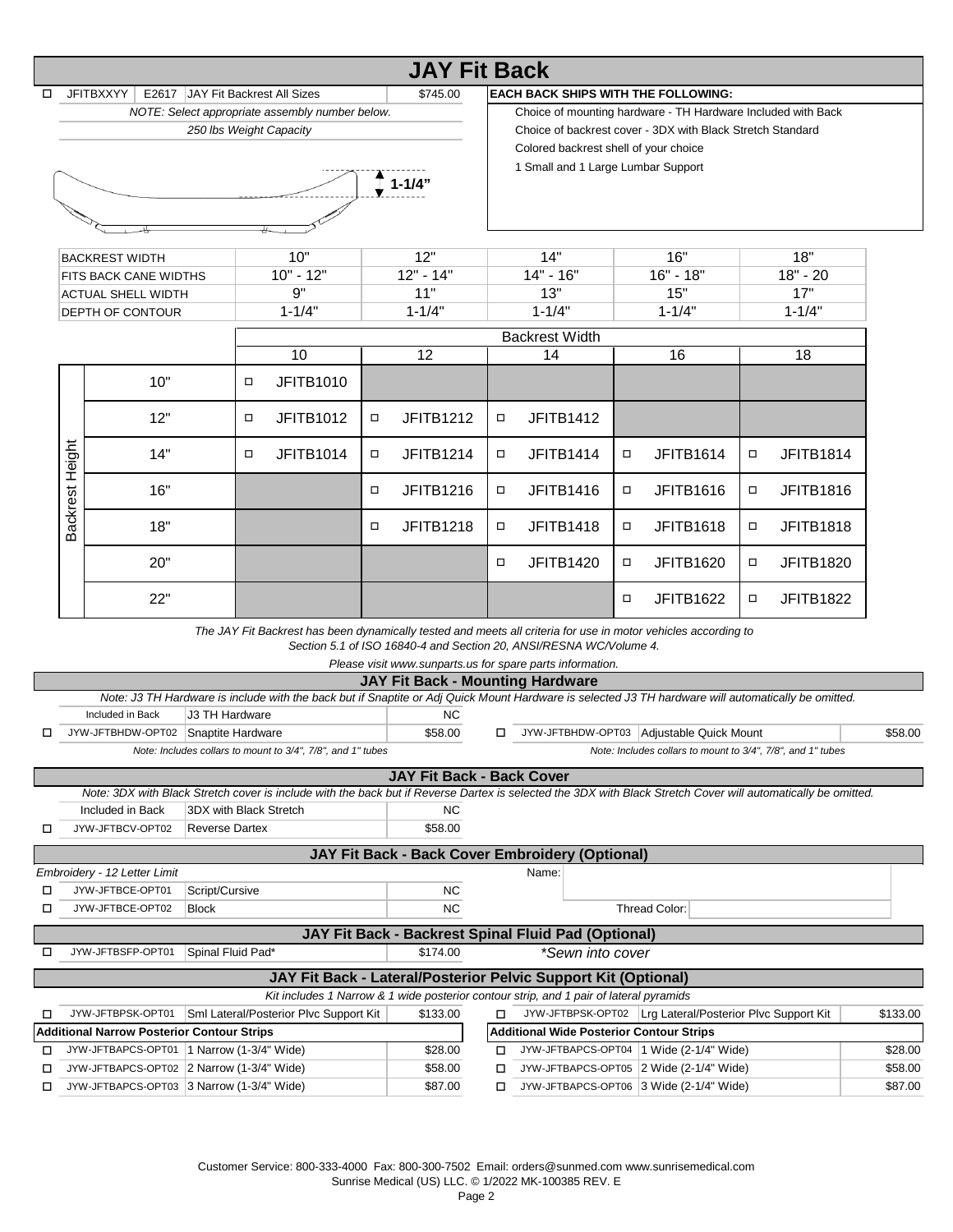|        | JAY Fit - Painted Back Shell (Shell to come black if not otherwise specified) - Required |                     |          |   |                   |                             |           |  |  |  |  |  |  |  |
|--------|------------------------------------------------------------------------------------------|---------------------|----------|---|-------------------|-----------------------------|-----------|--|--|--|--|--|--|--|
| $\Box$ | JYW-JFTBPBS-OPT01                                                                        | <b>Black</b>        | Standard | □ | JYW-JFTBPBS-OPT13 | Hot Sparkle Pink            | <b>NC</b> |  |  |  |  |  |  |  |
| □      | JYW-JFTBPBS-OPT02                                                                        | Aztec Gold          | NC.      | □ | JYW-JFTBPBS-OPT14 | Mauve Pink                  | <b>NC</b> |  |  |  |  |  |  |  |
| ◻      | JYW-JFTBPBS-OPT03                                                                        | <b>Black Cherry</b> | NC.      | □ | JYW-JFTBPBS-OPT15 | Root beer                   | <b>NC</b> |  |  |  |  |  |  |  |
| п      | JYW-JFTBPBS-OPT04                                                                        | <b>Black Opal</b>   | NC       | □ | JYW-JFTBPBS-OPT16 | Sparkle Silver              | <b>NC</b> |  |  |  |  |  |  |  |
| п      | JYW-JFTBPBS-OPT05                                                                        | <b>Blue Opal</b>    | NC.      | п | JYW-JFTBPBS-OPT17 | Sunrise Orange              | <b>NC</b> |  |  |  |  |  |  |  |
| п      | JYW-JFTBPBS-OPT06                                                                        | Candy Blue          | NC.      | п | JYW-JFTBPBS-OPT18 | <b>Titanium Color Paint</b> | <b>NC</b> |  |  |  |  |  |  |  |
| □      | JYW-JFTBPBS-OPT07                                                                        | Candy Purple        | NC.      | □ | JYW-JFTBPBS-OPT19 | Yellow                      | <b>NC</b> |  |  |  |  |  |  |  |
| п      | JYW-JFTBPBS-OPT08                                                                        | Candy Red           | NC.      | □ | JYW-JFTBPBS-OPT20 | <b>Matte Black</b>          | <b>NC</b> |  |  |  |  |  |  |  |
| п      | JYW-JFTBPBS-OPT09                                                                        | Electric Blue       | NC.      | п | JYW-JFTBPBS-OPT21 | <b>Matte Black Cherry</b>   | <b>NC</b> |  |  |  |  |  |  |  |
| п      | JYW-JFTBPBS-OPT10                                                                        | Evergreen           | NC.      | п | JYW-JFTBPBS-OPT22 | <b>Matte Electric Blue</b>  | <b>NC</b> |  |  |  |  |  |  |  |
| п      | JYW-JFTBPBS-OPT11                                                                        | Glow                | NC.      | □ | JYW-JFTBPBS-OPT23 | Matte Evergreen             | <b>NC</b> |  |  |  |  |  |  |  |
| п      | JYW-JFTBPBS-OPT12                                                                        | Green Apple         | NC.      | п | JYW-JFTBPBS-OPT24 | <b>Matte Purple</b>         | <b>NC</b> |  |  |  |  |  |  |  |

## **Whitmyer Headrests**

#### **STEP 1 - Select your WHITMYER HEADREST POST**

*Please select one box from the below WHITMYER Headrest Mount & Bracket choices. Note: Headrest post includes post, removable mount, and mounting hardware.*



|   | 14          | E0955 | IJPLSH14 - 14" Plush Pad           | \$195.00 |   | AAPS      | E0955 |
|---|-------------|-------|------------------------------------|----------|---|-----------|-------|
| п | 10          | E0955 | JPLSH10 - 10" Plush Pad            | \$180.00 |   | AAPM      | E0955 |
|   | 8           | E0955 | JPLSH8 - 8" Plush Pad              | \$180.00 | п | AAPN      | E0955 |
|   | <b>HUPL</b> | E0955 | JHUPL - HeadsUp Lrg: 5.3" Lng Arms | \$348.00 | п | CL        | E0955 |
| п | <b>HUPM</b> | E0955 | JHUPM - HeadsUp Med: 4.1" Sht Arms | \$348.00 |   | <b>CM</b> | E0955 |
|   | <b>HUPS</b> | E0955 | JHUPS - HeadsUp Sml: 3.5" Sht Arms | \$348.00 |   |           |       |

| 14          | E0955 | JPLSH14 - 14" Plush Pad            | \$195.00 | AAPS        | E0955 | JAAPS - Adjust-A-Plush Standard (Lg)   | \$292.00 |
|-------------|-------|------------------------------------|----------|-------------|-------|----------------------------------------|----------|
| 10          | E0955 | JPLSH10 - 10" Plush Pad            | \$180.00 | AAPM        | E0955 | JAAPM - Adjust-A-Plush Medium          | \$292.00 |
|             | E0955 | JPLSH8 - 8" Plush Pad              | \$180.00 | <b>AAPN</b> | E0955 | JAAPN - Adjust-A-Plush Narrow (Sm)     | \$292.00 |
| <b>HUPL</b> | E0955 | JHUPL - HeadsUp Lrg: 5.3" Lng Arms | \$348.00 |             |       | E0955 JCRDLLG - Lrg Contour Cradle Pad | \$174.00 |
| HUPM        | E0955 | JHUPM - HeadsUp Med: 4.1" Sht Arms | \$348.00 | CМ          |       | E0955 JCRDLMD - Med Contour Cradle Pad | \$161.00 |



| טופוסו וס ושבושהבו |                                        |          |  |  |  |  |  |  |
|--------------------|----------------------------------------|----------|--|--|--|--|--|--|
| JUHM               | Universal Headrest Mounting Plate Only | \$58.00  |  |  |  |  |  |  |
| <b>JSAHP</b>       | Swing Away Headrest Plate              | \$62.00  |  |  |  |  |  |  |
| JDFSA              | Dynamic Forehead Strap Adult           | \$213.00 |  |  |  |  |  |  |
| <b>JDFSP</b>       | Dynamic Forehead Strap Peds            | \$213.00 |  |  |  |  |  |  |

Note: Universal Headrest Mounting Plate utilized for mounting non **Whitmyer Headrest.**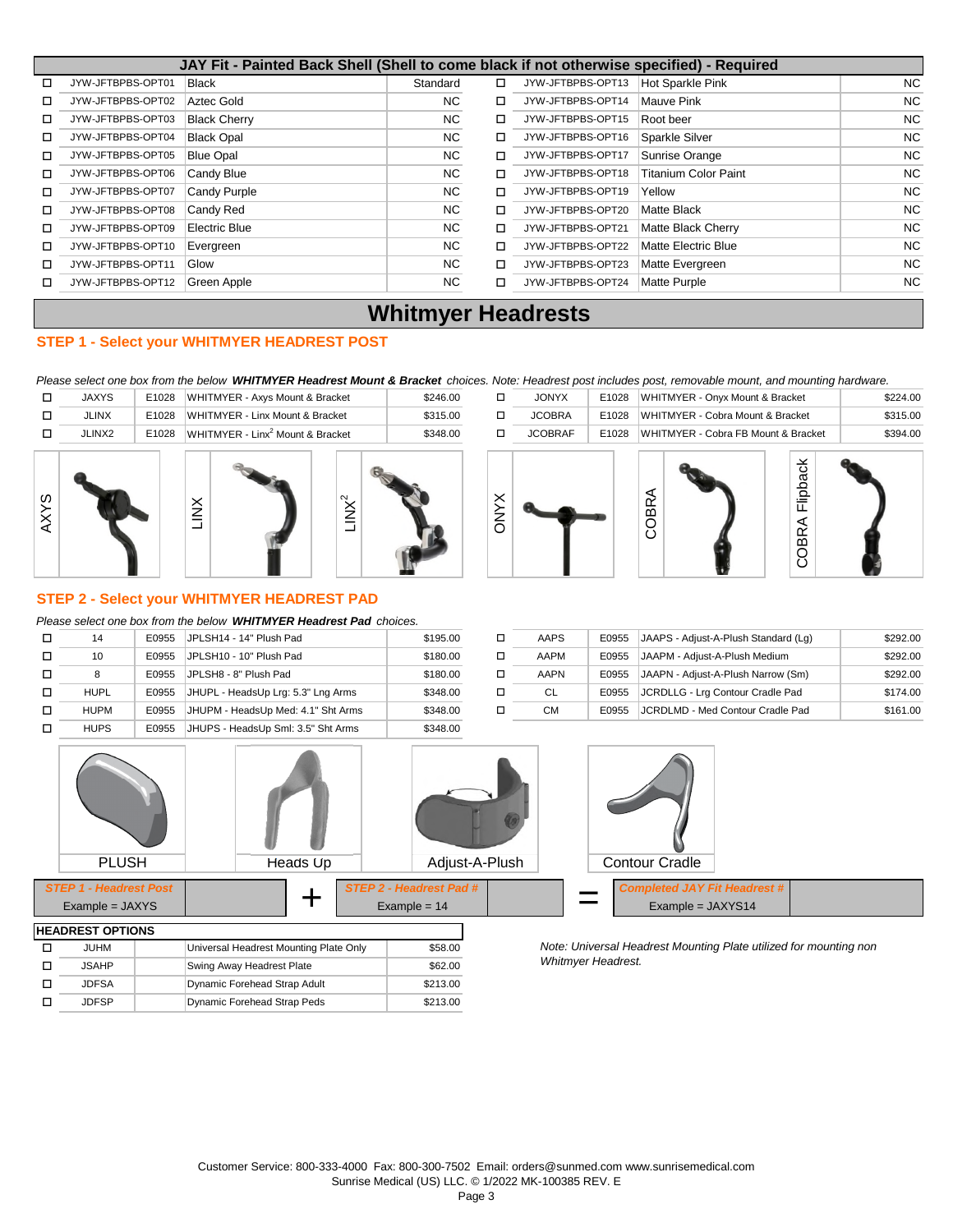## **JAY Fit Laterals**

### **FIXED LATERAL THORACIC SUPPORT**

| Includes fixed mounting hardware. Left and Right lateral are independent and different types and sizes can be selected for each side. |
|---------------------------------------------------------------------------------------------------------------------------------------|
|---------------------------------------------------------------------------------------------------------------------------------------|

|             |       | <b>Left Side</b>         |          |    |             | <b>Right Side</b> |                                 |          |
|-------------|-------|--------------------------|----------|----|-------------|-------------------|---------------------------------|----------|
| JFTLAT4X4FL | E0956 | Left-LATERAL FIXED 4Lx4H | \$141.00 |    | JFTLAT4X4FR |                   | E0956 Right-LATERAL FIXED 4Lx4H | \$141.00 |
| JFTLAT4X5FL | E0956 | Left-LATERAL FIXED 4Lx5H | \$141.00 |    | JFTLAT4X5FR |                   | E0956 Right-LATERAL FIXED 4Lx5H | \$141.00 |
| JFTLAT4X6FL | E0956 | Left-LATERAL FIXED 4Lx6H | \$141.00 |    | JFTLAT4X6FR |                   | E0956 Right-LATERAL FIXED 4Lx6H | \$141.00 |
| JFTLAT6X4FL | E0956 | Left-LATERAL FIXED 6Lx4H | \$141.00 | п. | JFTLAT6X4FR | E0956             | Right-LATERAL FIXED 6Lx4H       | \$141.00 |
| JFTLAT6X5FL | E0956 | Left-LATERAL FIXED 6Lx5H | \$141.00 |    | JFTLAT6X5FR |                   | E0956 Right-LATERAL FIXED 6Lx5H | \$141.00 |
| JFTLAT6X6FL | E0956 | Left-LATERAL FIXED 6Lx6H | \$141.00 |    | JFTLAT6X6FR |                   | E0956 Right-LATERAL FIXED 6Lx6H | \$141.00 |

#### **FIXED LATERAL THORACIC SUPPORT with 1" INSET**

|    | Includes fixed mounting hardware. Left and Right lateral are independent and different types and sizes can be selected for each side. |       |                                  |          |  |    |               |  |                                         |          |  |  |
|----|---------------------------------------------------------------------------------------------------------------------------------------|-------|----------------------------------|----------|--|----|---------------|--|-----------------------------------------|----------|--|--|
|    | Left Side                                                                                                                             |       |                                  |          |  |    |               |  |                                         |          |  |  |
|    | JFTLAT4X4FL1I                                                                                                                         | E0956 | Left-LATERAL FIXED 1"Inset 4Lx4H | \$141.00 |  | п. | JFTLAT4X4FR1I |  | E0956 Right-LATERAL FIXED 1"Inset 4Lx4H | \$141.00 |  |  |
| п. | JFTLAT4X5FL1I                                                                                                                         | F0956 | Left-LATERAL FIXED 1"Inset 4Lx5H | \$141.00 |  | п. | JFTLAT4X5FR1I |  | E0956 Right-LATERAL FIXED 1"Inset 4Lx5H | \$141.00 |  |  |
| п. | JFTLAT4X6FL1I                                                                                                                         | E0956 | Left-LATERAL FIXED 1"Inset 4Lx6H | \$141.00 |  | п. | JFTLAT4X6FR1I |  | E0956 Right-LATERAL FIXED 1"Inset 4Lx6H | \$141.00 |  |  |
| п. | JFTLAT6X4FL1I                                                                                                                         | F0956 | Left-LATERAL FIXED 1"Inset 6Lx4H | \$141.00 |  | п. | JFTLAT6X4FR1I |  | E0956 Right-LATERAL FIXED 1"Inset 6Lx4H | \$141.00 |  |  |
| п. | JFTLAT6X5FL1I                                                                                                                         | F0956 | Left-LATERAL FIXED 1"Inset 6Lx5H | \$141.00 |  | П. | JFTLAT6X5FR1I |  | E0956 Right-LATERAL FIXED 1"Inset 6Lx5H | \$141.00 |  |  |
| п. | JFTLAT6X6FL1I                                                                                                                         | E0956 | Left-LATERAL FIXED 1"Inset 6Lx6H | \$141.00 |  | П. | JFTLAT6X6FR1I |  | E0956 Right-LATERAL FIXED 1"Inset 6Lx6H | \$141.00 |  |  |

**SWING-AWAY LATERAL THORACIC SUPPORT**

|                   | <b>SWING-AWAY LATERAL THORACIC SUPPORT</b> |       |                                                                                                                                            |          |    |                 |       |                          |          |  |  |  |
|-------------------|--------------------------------------------|-------|--------------------------------------------------------------------------------------------------------------------------------------------|----------|----|-----------------|-------|--------------------------|----------|--|--|--|
|                   |                                            |       | Includes swing away mounting hardware. Left and Right lateral are independent and different types and sizes can be selected for each side. |          |    |                 |       |                          |          |  |  |  |
|                   |                                            |       | Left Side                                                                                                                                  |          |    |                 |       | <b>Right Side</b>        |          |  |  |  |
| п                 | JFTLAT4X4SAL                               |       | LAT 4L X 4H W/ S/A MOUNT                                                                                                                   | \$437.00 | п  | JFTLAT4X4SAR    |       | LAT 4L X 4H W/ S/A MOUNT | \$437.00 |  |  |  |
|                   | JFTLAT4X4                                  | E0956 | LATERAL 4L X 4H                                                                                                                            | \$141.00 |    | JFTLAT4X4       | E0956 | LATERAL 4L X 4H          | \$141.00 |  |  |  |
|                   | <b>JFTSAMNT</b>                            | E1028 | LATERAL SWING AWAY MOUNT                                                                                                                   | \$296.00 |    | <b>JFTSAMNT</b> | E1028 | LATERAL SWING AWAY MOUNT | \$296.00 |  |  |  |
| п.                | JFTLAT4X5SAL                               |       | LAT 4L X 5H W/ S/A MOUNT                                                                                                                   | \$437.00 | п. | JFTLAT4X5SAR    |       | LAT 4L X 5H W/ S/A MOUNT | \$437.00 |  |  |  |
|                   | JFTLAT4X5                                  | E0956 | LATERAL 4L X 5H                                                                                                                            | \$141.00 |    | JFTLAT4X5       | E0956 | LATERAL 4L X 5H          | \$141.00 |  |  |  |
|                   | <b>JFTSAMNT</b>                            | E1028 | LATERAL SWING AWAY MOUNT                                                                                                                   | \$296.00 |    | <b>JFTSAMNT</b> | E1028 | LATERAL SWING AWAY MOUNT | \$296.00 |  |  |  |
| JFTLAT4X6SAL<br>п |                                            |       | LAT 4L X 6H W/ S/A MOUNT                                                                                                                   | \$437.00 | п  | JFTLAT4X6SAR    |       | LAT 4L X 6H W/ S/A MOUNT | \$437.00 |  |  |  |
|                   | JFTLAT4X6                                  | E0956 | LATERAL 4L X 6H                                                                                                                            | \$141.00 |    | JFTLAT4X6       | E0956 | LATERAL 4L X 6H          | \$141.00 |  |  |  |
|                   | <b>JFTSAMNT</b>                            | E1028 | LATERAL SWING AWAY MOUNT                                                                                                                   | \$296.00 |    | <b>JFTSAMNT</b> | E1028 | LATERAL SWING AWAY MOUNT | \$296.00 |  |  |  |
| П                 | JFTLAT6X4SAL                               |       | LAT 6L X 4H W/ S/A MOUNT                                                                                                                   | \$437.00 | п  | JFTLAT6X4SAR    |       | LAT 6L X 4H W/ S/A MOUNT | \$437.00 |  |  |  |
|                   | JFTLAT6X4                                  | E0956 | LATERAL 6L X 4H                                                                                                                            | \$141.00 |    | JFTLAT6X4       | E0956 | LATERAL 6L X 4H          | \$141.00 |  |  |  |
|                   | <b>JFTSAMNT</b>                            | E1028 | LATERAL SWING AWAY MOUNT                                                                                                                   | \$296.00 |    | <b>JFTSAMNT</b> | E1028 | LATERAL SWING AWAY MOUNT | \$296.00 |  |  |  |
| п.                | JFTLAT6X5SAL                               |       | LAT 6L X 5H W/ S/A MOUNT                                                                                                                   | \$437.00 | □  | JFTLAT6X5SAR    |       | LAT 6L X 5H W/ S/A MOUNT | \$437.00 |  |  |  |
|                   | JFTLAT6X5                                  | E0956 | LATERAL 6L X 5H                                                                                                                            | \$141.00 |    | JFTLAT6X5       | E0956 | LATERAL 6L X 5H          | \$141.00 |  |  |  |
|                   | <b>JFTSAMNT</b>                            | E1028 | LATERAL SWING AWAY MOUNT                                                                                                                   | \$296.00 |    | <b>JFTSAMNT</b> | E1028 | LATERAL SWING AWAY MOUNT | \$296.00 |  |  |  |
| п                 | JFTLAT6X6SAL                               |       | LAT 6L X 6H W/ S/A MOUNT                                                                                                                   | \$437.00 | п  | JFTLAT6X6SAR    |       | LAT 6L X 6H W/ S/A MOUNT | \$437.00 |  |  |  |
|                   | JFTLAT6X6                                  | E0956 | LATERAL 6L X 6H                                                                                                                            | \$141.00 |    | JFTLAT6X6       | E0956 | LATERAL 6L X 6H          | \$141.00 |  |  |  |
|                   | <b>JFTSAMNT</b>                            | E1028 | LATERAL SWING AWAY MOUNT                                                                                                                   | \$296.00 |    | <b>JFTSAMNT</b> | E1028 | LATERAL SWING AWAY MOUNT | \$296.00 |  |  |  |

#### **LATERAL MEASURING GUIDE (Fixed and Swing Away)**



|              |                       |                       | <b>Back Width</b> |              |               |               |               |  |  |  |  |
|--------------|-----------------------|-----------------------|-------------------|--------------|---------------|---------------|---------------|--|--|--|--|
| <b>DIM</b>   |                       | <b>Description</b>    | 10" Wide          | 12" Wide     | 14" Wide      | 16" Wide      | 18" Wide      |  |  |  |  |
|              | <b>Lateral Range</b>  | <b>Fixed Lateral</b>  | $7.2" - 9"$       | $9.2" - 11"$ | $11.2" - 13"$ | $13.2" - 15"$ | $15.2" - 17"$ |  |  |  |  |
| $\mathbf{A}$ | (Min Spacing -        | Fixed Lat w/ 1" Inset | $5.2" - 7"$       | $7.2" - 9"$  | $9.2" - 11"$  | $11.2" - 13"$ | $13.2" - 15"$ |  |  |  |  |
|              | Max Spacing)          | Swing Away Lateral    | $5.2" - 11"$      | $7.2" - 13"$ | $9.2" - 15"$  | $11.2" - 17"$ | $13.2" - 19"$ |  |  |  |  |
|              |                       | 10" Tall Back         | 7.2"              |              |               |               |               |  |  |  |  |
|              | <b>Lateral Height</b> | 12" Tall Back         |                   | 9.2"         |               |               |               |  |  |  |  |
|              | Range                 | 14" Tall Back         | 11.2"             |              |               |               |               |  |  |  |  |
| B            | (Measured from        | 16" Tall Back         | 13.2"             |              |               |               |               |  |  |  |  |
|              | bottom edge of shell  | 18" Tall Back         | 15.2"             |              |               |               |               |  |  |  |  |
|              | to top of lateral)    | 20" Tall Back         |                   |              | 17.2"         |               |               |  |  |  |  |
|              |                       | 22" Tall Back         |                   |              |               |               | 19.2"         |  |  |  |  |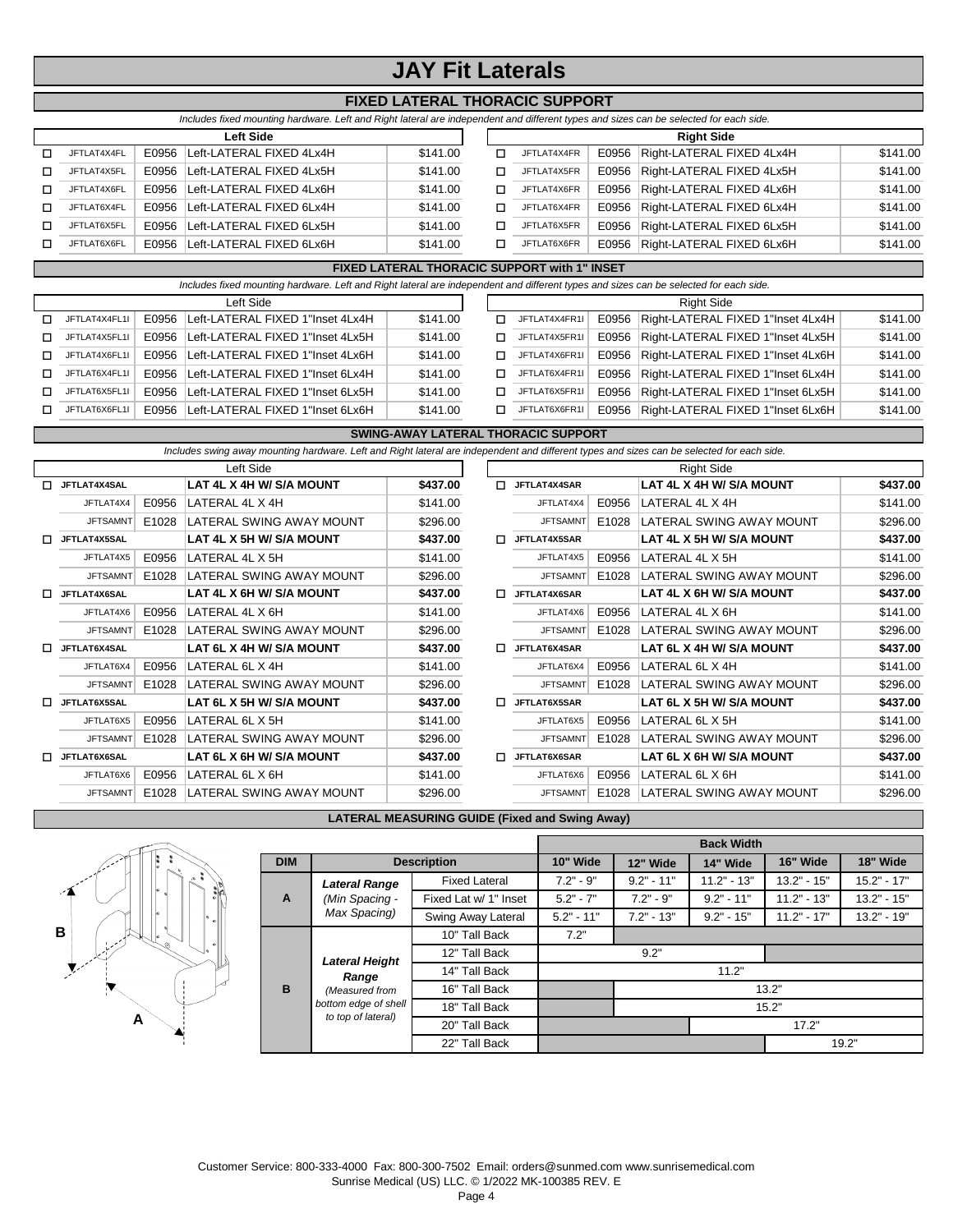|                                    |                                   |                                  |                                                                                       |                    |                    |              |                  |                |                            |                                         |                                  | Spine Align Positioning Componets (JAY Fit Backs come standard with a 1 Small and 1 Large lumbar.) |                        |
|------------------------------------|-----------------------------------|----------------------------------|---------------------------------------------------------------------------------------|--------------------|--------------------|--------------|------------------|----------------|----------------------------|-----------------------------------------|----------------------------------|----------------------------------------------------------------------------------------------------|------------------------|
|                                    | <b>SPINE-ALIGN MINI FIT KIT 1</b> |                                  |                                                                                       |                    |                    |              |                  |                | SPINE-ALIGN MINI FIT KIT 2 |                                         |                                  |                                                                                                    |                        |
|                                    |                                   |                                  | Includes: 3 wedges, 2 lateral shims, and 2 posterior/lateral pelvic positioning pads. |                    |                    |              |                  |                |                            |                                         |                                  | Includes: 5 wedges, 2 lat shims, 2 post/lat pelvic, 1 lg lumbar, 1 flat shim, and 1 curved         |                        |
| □                                  | J3SPNK112                         | SPINE-ALIGN MINI FIT KIT 1 (12") |                                                                                       |                    | \$113.00           |              | □                |                | J3SPNK212                  |                                         | SPINE-ALIGN MINI FIT KIT 2 (12") | \$156.00                                                                                           |                        |
| □                                  | J3SPNK114                         |                                  | SPINE-ALIGN MINI FIT KIT 1 (14")                                                      |                    |                    | \$113.00     | □                |                | J3SPNK214                  |                                         |                                  | SPINE-ALIGN MINI FIT KIT 2 (14")                                                                   | \$156.00               |
| □                                  | J3SPNK116                         | SPINE-ALIGN MINI FIT KIT 1 (16") |                                                                                       |                    | \$113.00           |              | □                | J3SPNK216      |                            |                                         | SPINE-ALIGN MINI FIT KIT 2 (16") | \$156.00                                                                                           |                        |
| □                                  | J3SPNK118                         | SPINE-ALIGN MINI FIT KIT 1 (18") |                                                                                       |                    | \$113.00           |              | □                |                | J3SPNK218                  | SPINE-ALIGN MINI FIT KIT 2 (18")        |                                  |                                                                                                    | \$156.00               |
| WEDGES (Back Width) (W" x H" x D") |                                   |                                  |                                                                                       |                    |                    |              |                  |                |                            | OTHER INDIVIDUAL SPINE-ALIGN COMPONENTS |                                  |                                                                                                    |                        |
| □                                  | J3SPNWE12                         |                                  | WEDGES (12") (3.5" x 6.5" x 1.6")                                                     |                    |                    | \$36.00      | □                |                | <b>J3SPNCR</b>             |                                         | <b>Curved Shim</b>               |                                                                                                    | \$28.00                |
| □                                  | J3SPNWE14                         |                                  | WEDGES (14") (3.5" x 6.5" x 1.6")                                                     |                    | \$36.00            |              | □                | J3SPNBS        |                            | Small Bean Bag                          |                                  |                                                                                                    | \$31.00                |
| □                                  | J3SPNWE16                         |                                  | WEDGES (16") (5.5" x 6.5" x 1.6")                                                     |                    |                    | \$36.00      | □                | <b>J3SPNFL</b> |                            |                                         | Flat Shim                        |                                                                                                    | \$28.00                |
| □                                  | J3SPNWE18                         |                                  | WEDGES (18") (7.5" x 6.5" x 1.6")                                                     |                    |                    | \$36.00      | □                |                | J3SPNBL                    |                                         | Large Bean Bag                   | \$33.00                                                                                            |                        |
|                                    |                                   |                                  |                                                                                       |                    |                    |              | □                |                | <b>J3SPNLS</b>             |                                         | Lateral Shim                     |                                                                                                    | \$53.00                |
|                                    |                                   |                                  |                                                                                       |                    |                    |              | □                |                | J3SPNLP                    |                                         | Posterior/Lateral Pelvic         |                                                                                                    | \$53.00                |
|                                    |                                   |                                  |                                                                                       |                    |                    |              |                  |                |                            |                                         |                                  |                                                                                                    |                        |
|                                    |                                   |                                  |                                                                                       |                    |                    |              |                  |                |                            |                                         |                                  |                                                                                                    |                        |
|                                    |                                   |                                  |                                                                                       |                    |                    |              |                  |                |                            |                                         |                                  |                                                                                                    |                        |
|                                    | <b>Sm Lumbar</b>                  | Lg Lumbar                        | Wedge                                                                                 | <b>Curved Slim</b> |                    |              | <b>Flat Shim</b> |                | <b>Lateral Shim</b>        |                                         | Sm Bean Bag                      | Lg Bean Bag                                                                                        | <b>Post/Lat Pelvic</b> |
| w                                  | $1.8" - 9.5"$                     | $3.5" - 9.5"$                    | $3.5" - 9.5"$                                                                         | 10"                |                    | 10"          |                  |                | 2.4"                       |                                         | 6"                               | 10"                                                                                                | 5.3"                   |
| н                                  | $3.2" - 4.3"$                     | 7"                               | 6.5"                                                                                  | 4"                 |                    |              | 4"               |                | 4.3"                       |                                         | 4.5"                             | 3.2"                                                                                               | 3.6"                   |
| D                                  | $0.8" - 1"$                       | 1.6"                             | 1.6"                                                                                  | 0.5"               |                    |              | 0.3"             |                | 0.5"                       |                                         | 0.75"                            | 0.75"                                                                                              | 0.75"                  |
|                                    |                                   |                                  |                                                                                       |                    |                    |              |                  |                |                            |                                         |                                  |                                                                                                    |                        |
|                                    |                                   |                                  |                                                                                       |                    |                    |              |                  |                |                            |                                         |                                  | Chest Straps, Harnesses, & Brackets (Straps & Harnesses includes strap guides & mounting hdw.)     |                        |
|                                    |                                   |                                  | <b>Classic Style</b>                                                                  |                    |                    |              |                  |                |                            |                                         | <b>Contoured Style</b>           |                                                                                                    |                        |
| □                                  | JFT8107                           | E0960                            | Classic-Dynamic Pull Down (EI)                                                        |                    |                    | \$171.00     | □                |                | JFT9107                    | E0960                                   |                                  | Contoured-Dynamic Pull Down (EI)                                                                   | \$171.00               |
| □                                  | JFT8100                           | E0960                            | Classic-Dynamic Pull Down (XS)                                                        |                    |                    | \$171.00     | □                |                | JFT9100                    | E0960                                   |                                  | Contoured-Dynamic Pull Down (XS)                                                                   | \$171.00               |
| □                                  | JFT8101                           | E0960                            | Classic-Dynamic Pull Down (Sml)                                                       |                    |                    | \$171.00     | □                |                | JFT9101                    | E0960                                   |                                  | Contoured-Dynamic Pull Down (Sml)                                                                  | \$171.00               |
| □                                  | JFT8102                           | E0960                            | Classic-Dynamic Pull Down (Med)                                                       |                    |                    | \$171.00     | □                |                | JFT9102                    | E0960                                   |                                  | Contoured-Dynamic Pull Down (Med)                                                                  | \$171.00               |
| □                                  | JFT8103                           | E0960                            | Classic-Dynamic Pull Down (Lrg)                                                       |                    |                    | \$171.00     | □                |                | JFT9103                    | E0960                                   |                                  | Contoured-Dynamic Pull Down (Lrg)                                                                  | \$171.00               |
| □                                  | JFT8104                           | E0960                            | Classic-Dynamic Pull Down (X-Lrg)                                                     |                    |                    | \$171.00     | □                |                | JFT9104                    | E0960                                   |                                  | Contoured-Dynamic Pull Down (X-Lrg)                                                                | \$171.00               |
| □                                  | JFT8300                           | E0960                            | Classic-Structured Pull Down (XS)                                                     |                    |                    | \$171.00     | □                |                | JFT9300                    | E0960                                   |                                  | Contoured-Structured Pull Down (XS)                                                                | \$171.00               |
| □                                  | JFT8301                           | E0960                            | Classic-Structured Pull Down (Sml)                                                    |                    |                    | \$171.00     | □                |                | JFT9301                    | E0960                                   |                                  | Contoured-Structured Pull Down (Sml)                                                               | \$171.00               |
| □                                  | JFT8302                           | E0960                            | Classic-Structured Pull Down (Med)                                                    |                    |                    | \$171.00     | □                |                | JFT9302                    | E0960                                   |                                  | Contoured-Structured Pull Down (Med)                                                               | \$171.00               |
| □                                  | JFT8303                           | E0960                            | Classic-Structured Pull Down (Lrg)                                                    |                    |                    | \$171.00     | □                |                | JFT9303                    | E0960                                   |                                  | Contoured-Structured Pull Down (Lrg)                                                               | \$171.00               |
| □                                  | JFT8304                           | E0960                            | Classic-Structured Pull Down (X-Lrg)                                                  |                    |                    | \$171.00     | □                |                | JFT9304                    | E0960                                   |                                  | Contoured-Structured Pull Down (X-Lrd                                                              | \$171.00               |
|                                    |                                   |                                  | <b>Center Opening w/ Buckle Style</b>                                                 |                    |                    |              |                  |                |                            |                                         | <b>Padded Trunk Strap</b>        |                                                                                                    |                        |
|                                    | JFT9407                           | E0960                            |                                                                                       |                    |                    | \$171.00     |                  |                | JFT4050                    | E0960                                   |                                  | Padded Anterior Trunk Straps (XS)                                                                  | \$158.00               |
| □                                  |                                   |                                  | Center Opening w/ Buckle (EI)                                                         |                    |                    |              | □                |                |                            |                                         |                                  |                                                                                                    |                        |
| □                                  | JFT9400                           | E0960                            | Center Opening w/ Buckle (XS)                                                         |                    |                    | \$171.00     | □                |                | JFT4000                    | E0960                                   |                                  | Padded Anterior Trunk Straps (Sml)                                                                 | \$158.00               |
| □                                  | JFT9401                           | E0960                            | Center Opening w/ Buckle (Sml)                                                        |                    |                    | \$171.00     | □                |                | JFT4100                    | E0960                                   |                                  | Padded Anterior Trunk Straps (Med)                                                                 | \$158.00               |
| ப                                  | JFT9402                           | E0960                            | Center Opening w/ Buckle (Med)                                                        |                    |                    | \$171.00     | Ц                |                | JFT4200                    | E0960                                   |                                  | Padded Anterior Trunk Straps (Lrg)                                                                 | \$158.00               |
| □                                  | JFT9403                           | E0960                            | Center Opening w/ Buckle (Lrg)                                                        |                    |                    | \$171.00     | □                |                | JFT4300                    | E0960                                   |                                  | Padded Anterior Trunk Straps (X-Lrg)                                                               | \$158.00               |
| □                                  | JFT9404                           | E0960                            | Center Opening w/ Buckle (X-Lrg)                                                      |                    |                    | \$171.00     |                  |                |                            |                                         | <b>Back Pack Style</b>           |                                                                                                    |                        |
|                                    |                                   |                                  |                                                                                       |                    |                    |              | □                |                | JFT9701                    | E0960                                   | Classic-Back Pack Style 12"      |                                                                                                    | \$153.00               |
|                                    |                                   |                                  |                                                                                       |                    |                    |              | □                |                | JFT9703                    | E0960                                   | Classic-Back Pack Style 18"      |                                                                                                    | \$153.00               |
|                                    |                                   |                                  |                                                                                       |                    |                    |              | □                |                | JFT9601                    | E0960                                   | Dynamic-Back Pack Style 12"      |                                                                                                    | \$153.00               |
|                                    |                                   |                                  |                                                                                       |                    |                    |              | □                |                | JFT9603                    | E0960                                   | Dynamic-Back Pack Style 18"      |                                                                                                    | \$153.00               |
|                                    | <u>پٔ</u>                         |                                  |                                                                                       |                    | ې                  |              |                  |                |                            |                                         |                                  | ≃                                                                                                  |                        |
|                                    |                                   |                                  |                                                                                       |                    |                    |              |                  |                |                            |                                         | Center-                          |                                                                                                    |                        |
|                                    | Classic                           |                                  |                                                                                       | Contour            |                    |              | ≏                |                |                            |                                         | Opening                          |                                                                                                    |                        |
|                                    | <b>Style</b>                      |                                  |                                                                                       | <b>Style</b>       |                    |              |                  |                | ய்                         |                                         | with<br><b>Buckle</b>            |                                                                                                    |                        |
|                                    |                                   |                                  |                                                                                       |                    |                    |              |                  |                |                            |                                         |                                  |                                                                                                    |                        |
|                                    |                                   |                                  |                                                                                       |                    |                    |              |                  |                |                            |                                         |                                  | ⋖                                                                                                  |                        |
|                                    | Α<br>в                            | C<br>D<br>Е<br>F                 | G<br>н                                                                                |                    | В<br>Α             | C            | Ε<br>D           | F              | G<br>H                     |                                         |                                  | C<br>В<br>Α                                                                                        |                        |
|                                    | EI<br>9.8"<br>3"                  | 5.3"<br>3"<br>3"<br>2"           | 1"<br>6.5"                                                                            | EI                 | 9.8"<br>3"         | $1.8"$ 5.3"  | 1"               | 3.5"           | $1.5"$ 6.5"                |                                         |                                  | 9.8"<br>7"<br>5"<br>EL                                                                             |                        |
|                                    | 12.5" 3.5"<br>ХS                  | 2"<br>$7.5"$ 3.5"<br>3"          | 7.5"<br>2"                                                                            | ХS                 | 12.5"3.5"          | $2"$<br>7.5" | 1"               | 3.5"           | 7.5"<br>1.5"               |                                         |                                  | ХS<br>11"<br>8"<br>5.8"                                                                            |                        |
|                                    | 4.5"<br>S<br>15"                  | 9"<br>4"<br>4"<br>2"             | 2"<br>8.5"                                                                            | S                  | 4.5"<br>15"        | 2"           | 9"<br>1"         | 4"             | 2"<br>8.5"                 |                                         |                                  | 12.3"<br>9"<br>6.5"<br>S                                                                           |                        |
|                                    | 5.5"<br>19"<br>м                  | $5"$<br>$5"$<br>2"<br>11"        | $3"$<br>9.5"                                                                          | М                  | 18.5" 5.5"         | 2"           | 11"<br>1"        | 5"             | $2.5"$ 9.5"                |                                         |                                  | M   14.3" 11"   9.8"                                                                               |                        |
|                                    | 22.5" 6.5"<br>L                   | 13"<br>$6"$<br>2"<br>6"          | $3.5"$ 10.5"                                                                          |                    | 22.5" 6.5"         | 2"           | 13"<br>1.5"      | 6"             | $3.5"$ 10.5"               |                                         |                                  | L   15.5" 11.5" 9.8"                                                                               |                        |
|                                    | XL 25.5" 6.5" 2.5"                | 14"<br>7"<br>7"                  | $4.5"$ 11.5"                                                                          |                    | XL 25.5" 6.5" 2.5" |              | $14"$ 1.5"       | 7"             | 4.5" 11.5"                 |                                         |                                  | XL 17.5" 12.8" 10"                                                                                 |                        |

Customer Service: 800-333-4000 Fax: 800-300-7502 Email: orders@sunmed.com www.sunrisemedical.com Sunrise Medical (US) LLC. © 1/2022 MK-100385 REV. E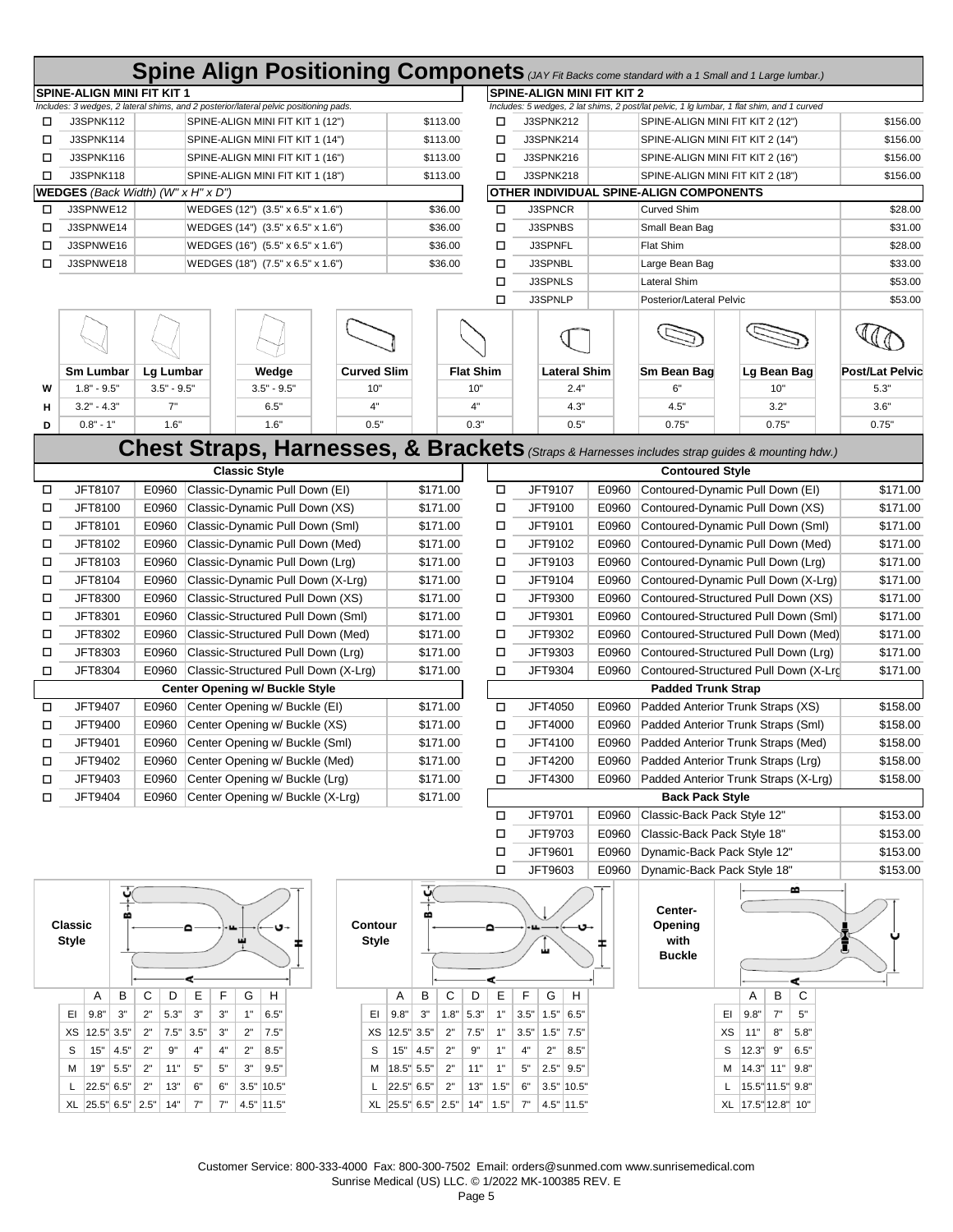|                                               |                                                                                                            |                                                 |                           |        |                       |                           |                                          |        | <b>GUIDE BRACKETS &amp; HARDWARE ONLY</b> - Only used when mounting third party harness to the JAY Fit backrest. |        |                  |
|-----------------------------------------------|------------------------------------------------------------------------------------------------------------|-------------------------------------------------|---------------------------|--------|-----------------------|---------------------------|------------------------------------------|--------|------------------------------------------------------------------------------------------------------------------|--------|------------------|
|                                               | <b>JGPSG</b><br>Guide Brackets Only - Pair                                                                 |                                                 |                           |        | \$79.00               |                           |                                          |        |                                                                                                                  |        |                  |
|                                               |                                                                                                            |                                                 |                           |        | <b>JAY FIT - SEAT</b> |                           |                                          |        |                                                                                                                  |        |                  |
|                                               | <b>JFITSXXYY</b><br>E2609 JAY Fit Seat All Sizes<br><b>EACH SEAT SHIPS WITH THE FOLLOWING:</b><br>\$745.00 |                                                 |                           |        |                       |                           |                                          |        |                                                                                                                  |        |                  |
|                                               |                                                                                                            | NOTE: Select appropriate assembly number below. |                           |        |                       |                           | <b>Quick Mount Hardware</b>              |        |                                                                                                                  |        |                  |
|                                               | 250 Ibs Weight Capacity                                                                                    |                                                 |                           |        |                       |                           |                                          |        | 3DX with Black Stretch Cover and Inner Cover                                                                     |        |                  |
|                                               |                                                                                                            |                                                 |                           |        |                       |                           |                                          |        | Choice of Variety of Foam Options or Fluid bladders                                                              |        |                  |
|                                               |                                                                                                            |                                                 |                           |        |                       |                           | Lateral Well Reducers (1 Left & 1 Right) |        |                                                                                                                  |        |                  |
|                                               |                                                                                                            |                                                 |                           |        |                       |                           | 2 Anterior Well Reducers                 |        |                                                                                                                  |        |                  |
|                                               |                                                                                                            |                                                 |                           |        |                       |                           |                                          |        | Plus other positioning components are available.                                                                 |        |                  |
| <b>SEAT WIDTH</b><br><b>FITS CHAIR WIDTHS</b> |                                                                                                            | 10"<br>$10" - 11"$<br>9"                        | 12"<br>$12" - 13"$<br>11" |        |                       | 14"<br>$14" - 15"$<br>13" | 16"<br>$16" - 17"$                       |        | 18"<br>$18" - 19"$<br>17"                                                                                        |        |                  |
|                                               | <b>ACTUAL SHELL/FOAM WIDTH</b>                                                                             |                                                 |                           |        |                       |                           |                                          | 15"    |                                                                                                                  |        |                  |
|                                               |                                                                                                            |                                                 |                           |        |                       |                           | Seat Width                               |        |                                                                                                                  |        |                  |
|                                               |                                                                                                            |                                                 | 10                        |        | 12                    |                           | 14                                       |        | 16                                                                                                               |        | 18               |
|                                               | 12" (8" - 12" Range)                                                                                       | $\Box$                                          | <b>JFITS1012</b>          | σ      | <b>JFITS1212</b>      |                           |                                          |        |                                                                                                                  |        |                  |
| Depth                                         | 14" (9" - 14" Range)                                                                                       | $\Box$                                          | <b>JFITS1014</b>          | $\Box$ | <b>JFITS1214</b>      | $\Box$                    | <b>JFITS1414</b>                         |        |                                                                                                                  |        |                  |
|                                               | 16" (11" - 16" Range)                                                                                      |                                                 |                           | $\Box$ | <b>JFITS1216</b>      | $\Box$                    | <b>JFITS1416</b>                         | $\Box$ | <b>JFITS1616</b>                                                                                                 | $\Box$ | <b>JFITS1816</b> |
|                                               |                                                                                                            |                                                 |                           |        |                       | $\Box$                    | <b>JFITS1418</b>                         | $\Box$ | <b>JFITS1618</b>                                                                                                 | $\Box$ | <b>JFITS1818</b> |
| Frame <sup>1</sup>                            | 18" (13" - 18" Range)                                                                                      |                                                 |                           |        |                       |                           |                                          |        |                                                                                                                  |        |                  |

*The JAY ZIP Backrest has been dynamically tested and meets all criteria for use in motor vehicles according to* 

*Section 5.1 of ISO 16840-4 and Section 20, ANSI/RESNA WC/Volume 4.*

| Please visit www.sunparts.us for spare parts information.                                                                                                                |                               |          |  |                                     |                                    |           |  |  |  |  |  |
|--------------------------------------------------------------------------------------------------------------------------------------------------------------------------|-------------------------------|----------|--|-------------------------------------|------------------------------------|-----------|--|--|--|--|--|
| <b>JAY Fit Seat - Seat Mounting Hardware (Optional)</b>                                                                                                                  |                               |          |  |                                     |                                    |           |  |  |  |  |  |
| Note: Std Quick Mount Hardware is include with the seat but if Snaptite or Ht Adj Quick Mount Hardware is selected Std Quick Mnt hardware will automatically be omitted. |                               |          |  |                                     |                                    |           |  |  |  |  |  |
| Included in Seat                                                                                                                                                         | Standard Quick Mount          |          |  | JYW-JFTSHDW-OPT02 Snaptite Hardware |                                    | \$58.00   |  |  |  |  |  |
| JYW-JFTSHDW-OPT01                                                                                                                                                        | Height Adjustable Quick Mount | \$141.00 |  |                                     |                                    |           |  |  |  |  |  |
| <b>JAY Fit Seat - Seat Cover - Required</b>                                                                                                                              |                               |          |  |                                     |                                    |           |  |  |  |  |  |
| Oversized covers are required when Lateral Pelvic and/or Lateral Thigh Positioning Supports are selected below.                                                          |                               |          |  |                                     |                                    |           |  |  |  |  |  |
| JYW-JFTSCV-OPT01                                                                                                                                                         | 3DX with Black Stretch        | NC.      |  | JYW-JFTSCV-OPT03                    | Oversized - 3DX with Black Stretch | <b>NC</b> |  |  |  |  |  |
| JYW-JFTSCV-OPT02                                                                                                                                                         | <b>Reverse Dartex</b>         | \$58.00  |  | JYW-JFTSCV-OPT04                    | Oversized - Reverse Dartex         | \$58.00   |  |  |  |  |  |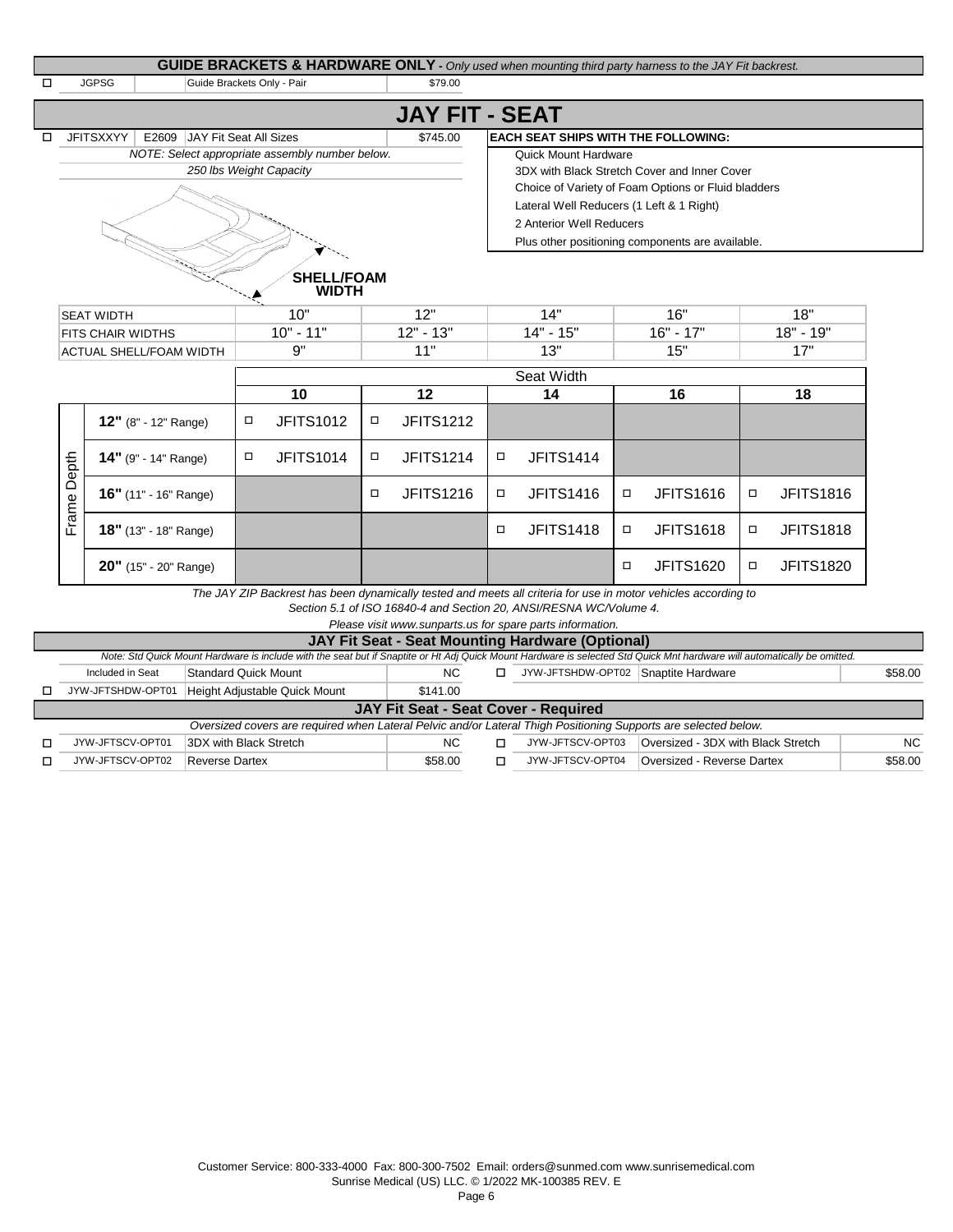|   | JAY Fit Seat - Well Inserts - Required             |                                                     |                  |                        |   |                                                                                                                                         |                                                                                         |           |  |  |  |  |
|---|----------------------------------------------------|-----------------------------------------------------|------------------|------------------------|---|-----------------------------------------------------------------------------------------------------------------------------------------|-----------------------------------------------------------------------------------------|-----------|--|--|--|--|
|   |                                                    | <b>Top Layer</b>                                    |                  |                        |   |                                                                                                                                         | <b>Middle Layer</b>                                                                     |           |  |  |  |  |
| □ | JYW-JFTSTF-OPT01                                   | 1/2" Soft Poly Foam                                 |                  | \$21.00                | □ | JYW-JFTSMF-OPT01                                                                                                                        | 1/2" Soft Poly                                                                          | \$21.00   |  |  |  |  |
| □ | JYW-JFTSTF-OPT02                                   | 1/2" Med/Soft Poly Foam                             |                  | \$21.00                | □ | JYW-JFTSMF-OPT02                                                                                                                        | 1/2" Med/Soft Poly                                                                      | \$21.00   |  |  |  |  |
| □ | JYW-JFTSTF-OPT03                                   | 1/2" Medium Poly Foam                               |                  | \$21.00                | □ | JYW-JFTSMF-OPT03                                                                                                                        | 1/2" Medium Poly                                                                        | \$21.00   |  |  |  |  |
| □ | JYW-JFTSTF-OPT04                                   | 1/2" Firm Poly Foam                                 |                  | \$21.00                | □ | JYW-JFTSMF-OPT04                                                                                                                        | 1/2" Firm Poly                                                                          | \$21.00   |  |  |  |  |
| □ | JYW-JFTSTF-OPT05                                   | 1/2" Soft Conform Foam                              |                  | \$46.00                | □ | JYW-JFTSMF-OPT05                                                                                                                        | 1/2" Soft Conform                                                                       | \$46.00   |  |  |  |  |
| □ | JYW-JFTSTF-OPT06                                   | 1/2" Med/Soft Conform Foam                          |                  | \$46.00                | □ | JYW-JFTSMF-OPT06                                                                                                                        | 1/2" Med/Soft Conform                                                                   | \$46.00   |  |  |  |  |
| □ | JYW-JFTSTF-OPT07                                   | 1/2" Medium Conform Foam                            |                  | \$46.00                | □ | JYW-JFTSMF-OPT07                                                                                                                        | 1/2" Medium Conform                                                                     | \$46.00   |  |  |  |  |
| □ | JYW-JFTSTF-OPT08                                   | 1/2" Firm Conform Foam                              |                  | \$46.00                | □ | JYW-JFTSMF-OPT08                                                                                                                        | 1/2" Firm Conform                                                                       | \$46.00   |  |  |  |  |
| □ | JYW-JFTSTF-OPT09                                   | JAY Fluid Insert - Well Only                        |                  | \$318.00               | □ | JYW-JFTSMF-OPT09                                                                                                                        | Omit Middle Layer Foam                                                                  | <b>NC</b> |  |  |  |  |
| □ | JYW-JFTSTF-OPT10                                   | JAY Fluid Insert - Entire Seat                      |                  | \$374.00               |   |                                                                                                                                         | Omit Middle Layer Foam must and can only be selected when JAY Fluid insert is selected. |           |  |  |  |  |
|   | <b>Bottom Layer</b>                                |                                                     |                  |                        |   |                                                                                                                                         |                                                                                         |           |  |  |  |  |
|   | \$21.00<br>JYW-JFTSBF-OPT01<br>1/2" Soft Poly<br>П |                                                     |                  |                        |   |                                                                                                                                         |                                                                                         |           |  |  |  |  |
|   |                                                    | □                                                   | JYW-JFTSBF-OPT02 | 1/2" Med/Soft Poly     |   |                                                                                                                                         | \$21.00                                                                                 |           |  |  |  |  |
|   |                                                    | □                                                   | JYW-JFTSBF-OPT03 | 1/2" Medium Poly       |   |                                                                                                                                         | \$21.00                                                                                 |           |  |  |  |  |
|   |                                                    | □                                                   | JYW-JFTSBF-OPT04 | 1/2" Firm Poly         |   |                                                                                                                                         | \$21.00                                                                                 |           |  |  |  |  |
|   |                                                    | □                                                   | JYW-JFTSBF-OPT05 | 1/2" Soft Conform      |   |                                                                                                                                         | \$46.00                                                                                 |           |  |  |  |  |
|   |                                                    | □                                                   | JYW-JFTSBF-OPT06 | 1/2" Med/Soft Conform  |   |                                                                                                                                         | \$46.00                                                                                 |           |  |  |  |  |
|   |                                                    | □                                                   | JYW-JFTSBF-OPT07 | 1/2" Medium Conform    |   |                                                                                                                                         | \$46.00                                                                                 |           |  |  |  |  |
|   |                                                    | □                                                   | JYW-JFTSBF-OPT08 | 1/2" Firm Conform      |   |                                                                                                                                         | \$46.00                                                                                 |           |  |  |  |  |
|   |                                                    | □                                                   | JYW-JFTSBF-OPT09 | Omit Bottom Layer Foam |   |                                                                                                                                         | <b>NC</b>                                                                               |           |  |  |  |  |
|   |                                                    |                                                     |                  |                        |   | Omit Bottom Layer Foam must and can only be selected when JAY Fluid insert is selected.                                                 |                                                                                         |           |  |  |  |  |
|   |                                                    |                                                     |                  |                        |   | <b>JAY Fit Seat - Lateral Well Reducers (Optional)</b>                                                                                  |                                                                                         |           |  |  |  |  |
|   |                                                    |                                                     |                  |                        |   | Comes Standard with 1 Right and 1 Left Well Reducer                                                                                     |                                                                                         |           |  |  |  |  |
| □ | JYW-JFTSWR-OPT01                                   | 1 Left Well Reducer                                 |                  | \$52.00                | □ | JYW-JFTSWR-OPT07                                                                                                                        | 1 Pair Well Reducer                                                                     | \$105.00  |  |  |  |  |
| □ | JYW-JFTSWR-OPT02                                   | 2 Left Well Reducer                                 |                  | \$105.00               | □ | JYW-JFTSWR-OPT08                                                                                                                        | 2 Pair Well Reducer                                                                     | \$208.00  |  |  |  |  |
| □ | JYW-JFTSWR-OPT03                                   | 3 Left Well Reducer                                 |                  | \$156.00               | □ | JYW-JFTSWR-OPT09                                                                                                                        | 3 Pair Well Reducer                                                                     | \$312.00  |  |  |  |  |
| □ | JYW-JFTSWR-OPT04                                   | 1 Right Well Reducer                                |                  | \$52.00                |   |                                                                                                                                         |                                                                                         |           |  |  |  |  |
| □ | JYW-JFTSWR-OPT05                                   | 2 Right Well Reducer                                |                  |                        |   |                                                                                                                                         |                                                                                         |           |  |  |  |  |
| □ | JYW-JFTSWR-OPT06                                   | 3 Right Well Reducer                                |                  | \$156.00               |   |                                                                                                                                         |                                                                                         |           |  |  |  |  |
|   |                                                    |                                                     |                  |                        |   | JAY Fit Seat - Anterior Well Reducers (Optional)                                                                                        |                                                                                         |           |  |  |  |  |
|   |                                                    |                                                     |                  |                        |   | Comes Standard with 2 Well Reducers on 12" Seat depths, 3 on 14 & 16, and 4 on 18 and 20.                                               |                                                                                         |           |  |  |  |  |
| □ | JYW-JFTSAR-OPT01                                   | 1 Anterior Well Reducer                             |                  | \$52.00                |   |                                                                                                                                         |                                                                                         |           |  |  |  |  |
| □ | JYW-JFTSAR-OPT02                                   | 2 Anterior Well Reducer                             |                  | \$105.00               |   |                                                                                                                                         |                                                                                         |           |  |  |  |  |
| □ | JYW-JFTSAR-OPT03                                   | 3 Anterior Well Reducer                             |                  | \$156.00               |   |                                                                                                                                         |                                                                                         |           |  |  |  |  |
|   |                                                    |                                                     |                  |                        |   | JAY Fit Seat - Adjustable Lateral Pelvic Supports (Optional)                                                                            |                                                                                         |           |  |  |  |  |
|   | JYW-JFTSPS-OPT01                                   |                                                     |                  |                        |   | Oversized covers are required when Lateral Pelvic Positioning Supports are selected.                                                    |                                                                                         |           |  |  |  |  |
| □ |                                                    | 0"-1/2"inset Brkts w/2" Pad-Reg*(pr)                |                  | \$226.00               | □ |                                                                                                                                         | JYW-JFTSPS-OPT05   0"-1/2"inset Brkts w/2" Pad-Long**(pr)                               | \$226.00  |  |  |  |  |
| □ | JYW-JFTSPS-OPT02                                   | 0"-1/2"inset Brkts w/3" Pad-Reg*(pr)                |                  | \$226.00               | □ | JYW-JFTSPS-OPT06                                                                                                                        | 0"-1/2"inset Brkts w/3" Pad-Long**(pr)                                                  | \$226.00  |  |  |  |  |
| □ | JYW-JFTSPS-OPT03                                   | 1/2"-1"inset Brkts w/2" Pad-Reg*(pr)                |                  | \$226.00               | □ | JYW-JFTSPS-OPT07                                                                                                                        | 1/2"-1"inset Brkts w/2" Pad-Long**(pr)                                                  | \$226.00  |  |  |  |  |
| □ | JYW-JFTSPS-OPT04                                   | 1/2"-1"inset Brkts w/3" Pad-Reg*(pr)                |                  | \$226.00               | □ | JYW-JFTSPS-OPT08                                                                                                                        | 1/2"-1"inset Brkts w/3" Pad-Long**(pr)                                                  | \$226.00  |  |  |  |  |
|   |                                                    | *Note: Regular length pads measure 5-3/4" in Length |                  |                        |   |                                                                                                                                         | **Note: Long length pads measure 7-1/2" in Length                                       |           |  |  |  |  |
|   |                                                    |                                                     |                  |                        |   | JAY Fit Seat - Adjustable Lateral Thigh Supports<br>Oversized covers are required when Lateral Thigh Positioning Supports are selected. |                                                                                         |           |  |  |  |  |
| ◻ | JYW-JFTSLTS-OPT01                                  | 0"-1"inset Brkts w/2" Pad-Reg*(pr)                  |                  | \$202.00               | □ | JYW-JFTSLTS-OPT05                                                                                                                       | 0"-1"inset Brkts w/2" Pad-Long**(pr)                                                    | \$202.00  |  |  |  |  |
| □ | JYW-JFTSLTS-OPT02                                  | 0"-1"inset Brkts w/3" Pad-Reg*(pr)                  |                  | \$202.00               | Д | JYW-JFTSLTS-OPT06                                                                                                                       | 0"-1"inset Brkts w/3" Pad-Long**(pr)                                                    | \$202.00  |  |  |  |  |
| □ | JYW-JFTSLTS-OPT03                                  | 1/2"out-1/2"in Brkts w/2" Pad-Reg*(pr)              |                  | \$202.00               | Д | JYW-JFTSLTS-OPT07                                                                                                                       | 1/2"out-1/2"in Brkts w/2" Pad-Lg**(pr)                                                  | \$202.00  |  |  |  |  |
| □ | JYW-JFTSLTS-OPT04                                  | 1/2"out-1/2"in Brkts w/3" Pad-Reg*(pr)              |                  | \$202.00               | □ | JYW-JFTSLTS-OPT08                                                                                                                       | 1/2"out-1/2"in Brkts w/3" Pad-Lg**(pr)                                                  | \$202.00  |  |  |  |  |
|   |                                                    | *Note: Regular length pads measure 9-1/4" in Length |                  |                        |   |                                                                                                                                         | **Note: Long length pads measure 11-1/4" in Length                                      |           |  |  |  |  |
|   |                                                    |                                                     |                  |                        |   | JAY Fit Seat - Flip Down Medial Thigh Support                                                                                           |                                                                                         |           |  |  |  |  |
|   |                                                    |                                                     |                  |                        |   | Medial Thigh Support includes flip down bracket, pads, and cover.                                                                       |                                                                                         |           |  |  |  |  |
| □ | JYW-JFTSMTS-OPT01                                  | 3" H x 4" L Pad Size - Pair                         |                  | \$341.00               | □ | JYW-JFTSMTS-OPT03                                                                                                                       | 4" H x 6" L Pad Size - Pair                                                             | \$341.00  |  |  |  |  |
| □ |                                                    | JYW-JFTSMTS-OPT02 3" H x 6" L Pad Size - Pair       |                  | \$341.00               | □ | JYW-JFTSMTS-OPT04                                                                                                                       | 4" H x 8" L Pad Size - Pair                                                             | \$341.00  |  |  |  |  |